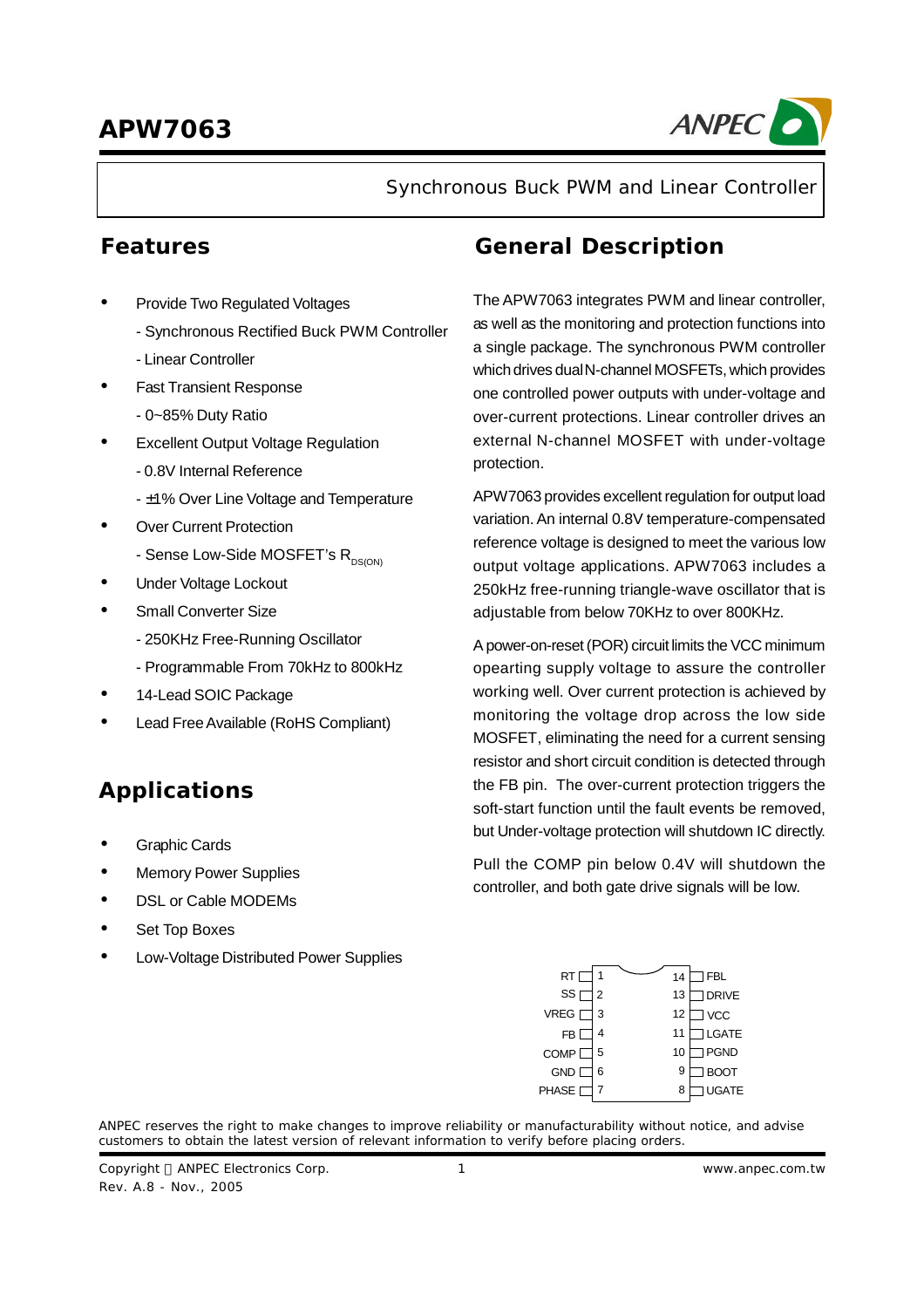

## **Ordering and Marking Information**



Note: ANPEC lead-free products contain molding compounds/die attach materials and 100% matte tin plate termination finish; which are fully compliant with RoHS and compatible with both SnPb and lead-free soldiering operations. ANPEC lead-free products meet or exceed the lead-free requirements of IPC/JEDEC J STD-020C for MSL classification at lead-free peak reflow temperature.

## **Block Diagram**

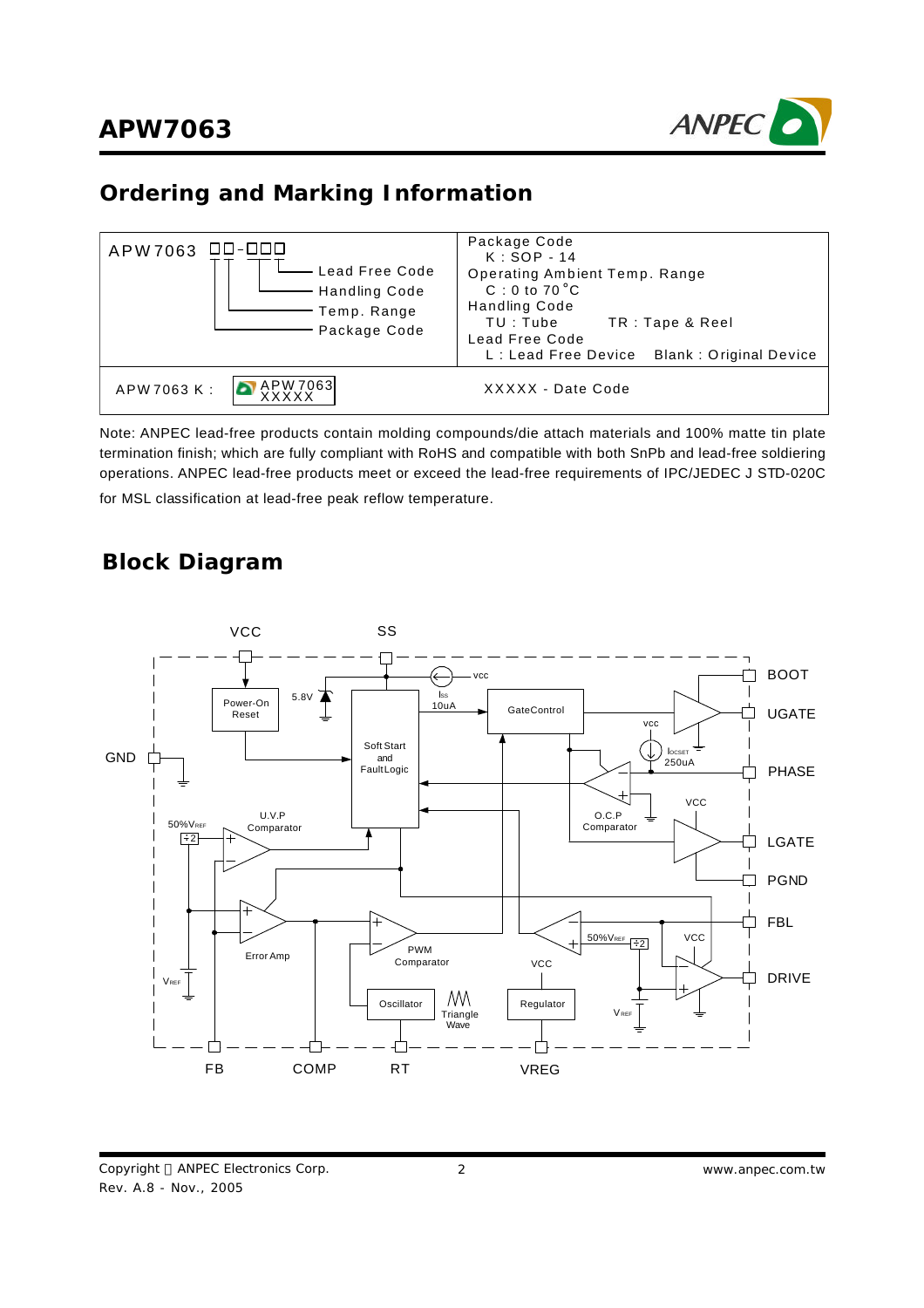

# **Application Circuit**

#### **1. Boot-Strap - Use Internal Regulator**



**2. Boot-Strap - Use External Power**

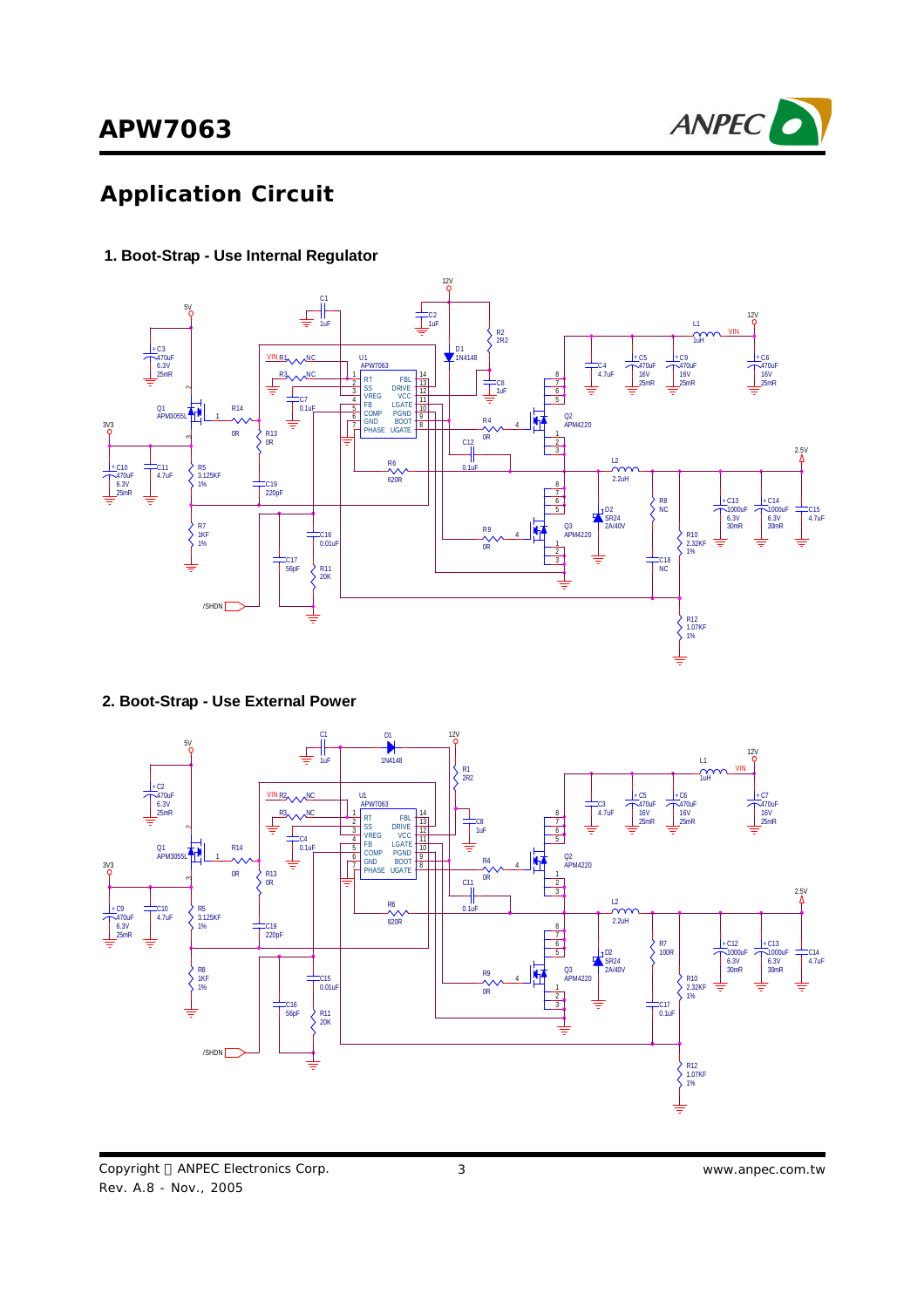

## **Absolute Maximum Ratings**

| Symbol              | <b>Parameter</b>                      | Rating      | Unit        |
|---------------------|---------------------------------------|-------------|-------------|
| $V_{\rm CC}$        | VCC to GND                            | 30          | V           |
| <b>LGATE</b>        | <b>ILGATE to GND</b>                  | 30          | V           |
| <b>DRIVE</b>        | DRIVE to GND                          | 30          | V           |
| <b>UGATE</b>        | <b>IUGATE to GND</b>                  | 30          | V           |
| $\rm V_{BOOT}$      | <b>BOOT</b> to GND                    | 30          | V           |
|                     | PHASE to GND                          | 30          | V           |
|                     | <b>Operating Junction Temperature</b> | $0 - 150$   | $^{\circ}C$ |
| $T_{\mathtt{STG}}$  | Storage Temperature                   | $-65 - 150$ | $^{\circ}C$ |
| ${\sf T}_{\sf SDR}$ | Soldering Temperature (10 Seconds)    | 300         | $^{\circ}C$ |
| V <sub>ESD</sub>    | Minimum ESD Rating                    | ±2          | KV          |

## **Recommended Operating Conditions**

| Symbol       | <b>Parameter</b>    |  | Nom. | Max. | Unit |
|--------------|---------------------|--|------|------|------|
| $V_{\rm CC}$ | Supply Voltage      |  | 12   | 19   |      |
| Vвоот        | <b>Boot Voltage</b> |  |      | 26   |      |

# **Thermal Characteristics**

| <b>Symbol</b> | <b>Parameter</b>                                    | Value | Unit |
|---------------|-----------------------------------------------------|-------|------|
| $\theta_{JA}$ | Junction to Ambient Resistance in free air (SOP-14) | 160   | °C/W |

## **Electrical Characteristics**

Unless otherswise specified, these specifications apply over V<sub>cc</sub> = 12V, V<sub>BOOT</sub> = 12V, R<sub>T</sub> = OPEN and T<sub>A</sub> = 0 ~ 70°C. Typlcal values are at  $T_{\rm A}$ = 25°C.

|                       | <b>Parameter</b>                  | <b>Test Conditions</b>                              | APW7063 |            | Unit       |           |
|-----------------------|-----------------------------------|-----------------------------------------------------|---------|------------|------------|-----------|
| <b>Symbol</b>         |                                   |                                                     | Min     | <b>Typ</b> | <b>Max</b> |           |
| <b>SUPPLY CURRENT</b> |                                   |                                                     |         |            |            |           |
| $_{\rm lcc}$          | <b>VCC Nominal Supply</b>         | <b>UGATE and LGATE Open</b>                         |         | 3          |            | mA        |
| <b>POWER-ON-RESET</b> |                                   |                                                     |         |            |            |           |
|                       | Rising V <sub>cc</sub> Threshold  |                                                     | 7.0     | 7.2        | 7.4        | V         |
|                       | Falling V <sub>cc</sub> Threshold |                                                     | 6.6     | 6.8        | 7.0        | $\vee$    |
| <b>OSCILLATOR</b>     |                                   |                                                     |         |            |            |           |
|                       | <b>Free Running Frequency</b>     | $R_T =$ OPEN, $V_{CC} = 12V$                        | 220     | 250        | 280        | kHz       |
|                       | <b>Total Variation</b>            | $ 6K\Omega$ < R <sub>T</sub> to GND < 200K $\Omega$ | $-15$   |            | $+15$      | %         |
|                       | Ramp Amplitude                    | $R_T = \text{OPEN}$                                 |         | 1.7        |            | $V_{P-P}$ |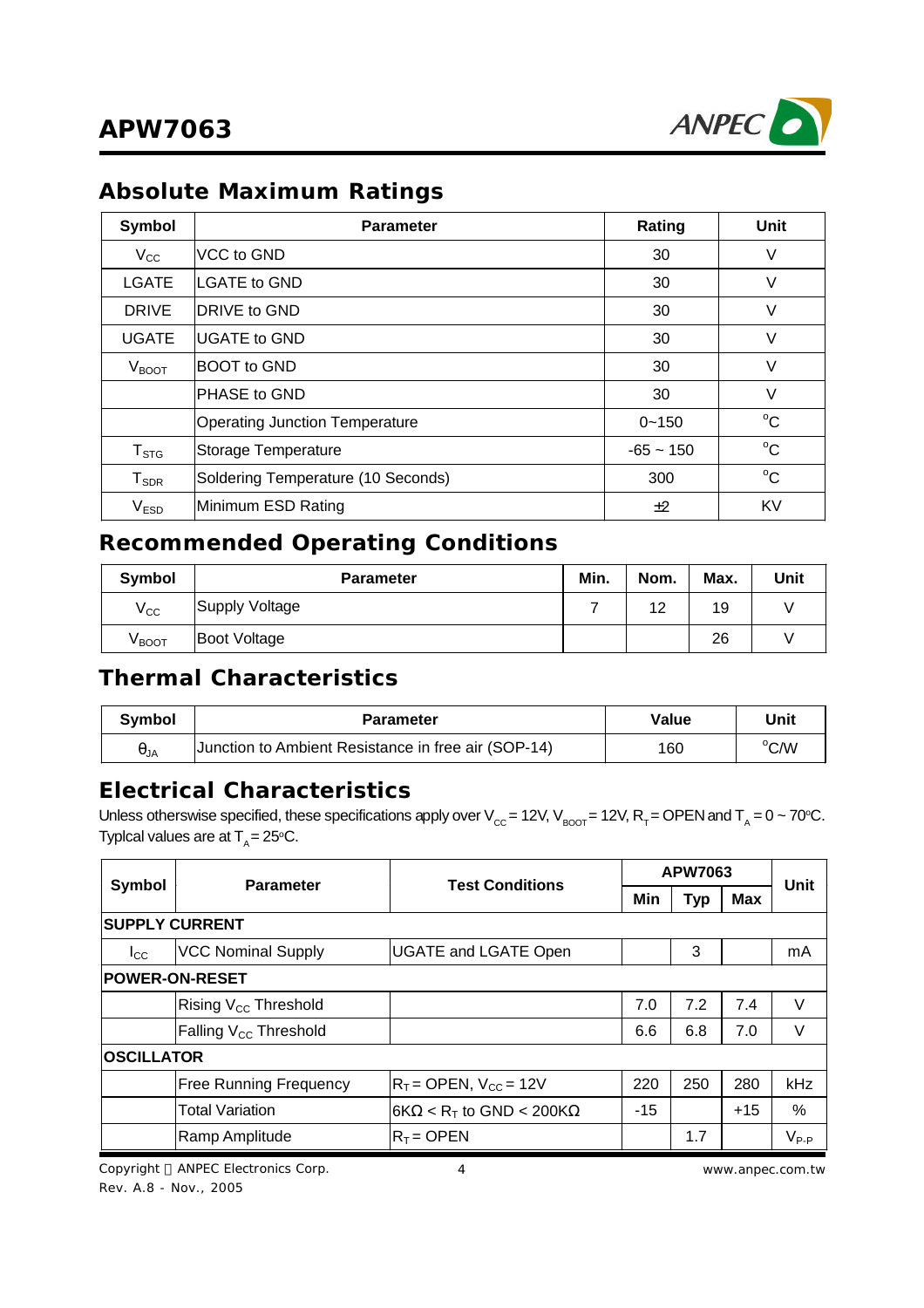# **APW7063**



# **Electrical Characteristics (Cont.)**

Unless otherswise specified, these specifications apply over V<sub>cc</sub> = 12V, V<sub>BOOT</sub> = 12V, R<sub>T</sub> = OPEN and T<sub>A</sub> = 0 ~ 70°C. Typlcal values are at  $T_{\rm A}$ = 25°C.

|                            |                                            |                                                  |      | <b>APW7063</b> |            |             |
|----------------------------|--------------------------------------------|--------------------------------------------------|------|----------------|------------|-------------|
| <b>Symbol</b>              | <b>Test Conditions</b><br><b>Parameter</b> |                                                  | Min  | <b>Typ</b>     | <b>Max</b> | <b>Unit</b> |
| <b>REFERENCE</b>           |                                            |                                                  |      |                |            |             |
| $V_{REF}$                  | Reference Voltage                          |                                                  |      | 0.80           |            | V           |
|                            | Reference Voltage Tolerance                |                                                  | $-1$ |                | $+1$       | $\%$        |
|                            | <b>PWM EEEOR AMPLIFIER</b>                 |                                                  |      |                |            |             |
|                            | DC Gain                                    |                                                  |      | 75             |            | dB          |
|                            | <b>UGATE Duty Range</b>                    |                                                  | 0    |                | 85         | %           |
|                            | <b>FB Input Current</b>                    |                                                  |      |                | 0.1        | uA          |
| <b>GATE DRIVERS</b>        |                                            |                                                  |      |                |            |             |
| <b>I</b> UGATE             | <b>Upper Gate Source</b>                   | $V_{\text{BOOT}}$ = 12V, $V_{\text{UGATE}}$ = 6V | 650  | 800            |            | mA          |
| $R_{UGATE}$                | <b>Upper Gate Sink</b>                     | $I_{UGATE} = 0.3A$                               |      | 4              | 8          | Ω           |
| $I_{\text{LGATE}}$         | Lower Gate Source                          | $V_{CC}$ = 12V, $V_{LGATE}$ = 6V                 | 550  | 700            |            | mA          |
| $R_{\text{LGATE}}$         | Lower Gate Sink                            | $I_{LGATE} = 0.3A$                               |      | 4              | 8          | Ω           |
| $T_D$                      | Dead Time                                  |                                                  |      | 50             |            | nS          |
|                            | <b>LINEAR REGULATOR</b>                    |                                                  |      |                |            |             |
|                            | Reference Voltage                          |                                                  |      | 0.8            |            | V           |
|                            | Regulation                                 |                                                  |      | $\overline{2}$ |            | $\%$        |
|                            | <b>Output Drive Current</b>                | $V_{DRIVE} = 4V$                                 | 8    | 10             | 12         | mA          |
| <b>PROTECTION</b>          |                                            |                                                  |      |                |            |             |
|                            | FB Under Voltage Level                     |                                                  |      | 50             |            | $\%$        |
|                            | FBL Under Voltage Level                    |                                                  |      | 50             |            | %           |
|                            | <b>OCSET Source Current</b>                |                                                  |      | 250            |            | μA          |
| <b>VREG</b>                |                                            |                                                  |      |                |            |             |
| V <sub>REG</sub>           | Output Voltage Accuracy                    | $V_{CC}$ $\geq$ 12V                              | 5.5  | 6              | 6.5        | V           |
| $I_{\text{OUT}}$           | <b>Output Current Capacity</b>             | $V_{\text{CC}} = 12V$                            |      | 20             |            | mA          |
|                            | <b>SOFT START and SHUTDOWN</b>             |                                                  |      |                |            |             |
| $\mathsf{T}_{\texttt{SS}}$ | Internal Soft-Start Interval               | $C_{SS} = 0$ uF                                  |      | $\overline{2}$ |            | mS          |
| $I_{SS}$                   | Soft-Start Charge Current                  |                                                  | 8    | 10             | 12         | uA          |
|                            | Shutdown Threshold                         | <b>COMP Falling</b>                              |      | 0.4            |            | V           |
|                            | Shutdown Hysteresis                        |                                                  |      | 50             |            | mV          |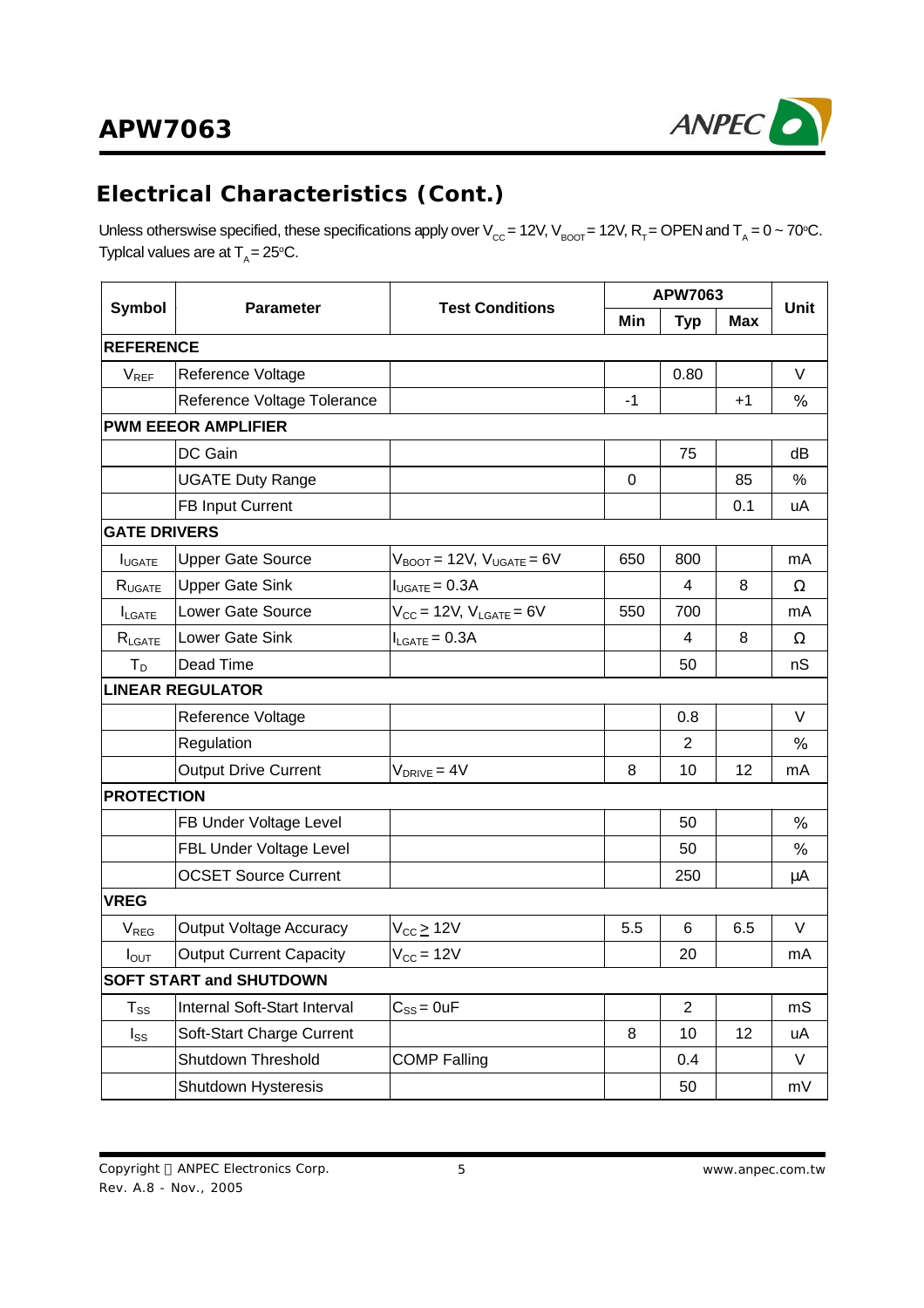

## **Functional Pin Description**

## **RT (Pin 1)**

This pin can adjust the switching frequency. Connect a resistor from RT to Vcc for decreasing the switching frequency, Conversely, connect a resistor from RT to GND for increasing the switching frequency (see Typical Characteristics).

#### **SS (Pin 2)**

Connect a capacitor from this pin to GND to set the soft-start interval of the converter. An internal 10μA current source charges this capacitor to 5.2V. The SS voltage clamps the reference voltage to the SS voltage, and Figure1 shows the soft-start interval. At t0, the internal source current starts to charge the capacitor and the internal 0.8V reference also starts to rise and follows the SS. Until the internal reference reaches to 0.8V at t2, the soft-start interval is completed. This method provides a rapid and controlled output voltage rise. The way of the Soft-Start of the output2 is the same as the output1, but it starts from the SS at 2.2V to 3.0V. The APW7063 also provides the internal Soft-Start which is fixed to 2ms (t0 to t1). If the external Soft-Start interval is slower than the internal Soft-Start interval (Css<0.025uF) or no external capacitor, the Soft-Start will follow the internal Soft-Start.

$$
T_{\text{Soft-Start}} = t1 - t0 = \frac{C \text{ ss}}{I \text{ ss}} \times 0.8V
$$

$$
t3 = t2 + \frac{C \text{ ss}}{I \text{ ss}} \times 0.8V
$$

Where:

 $Cs<sub>ss</sub> = external Soft-Start capacitor$ ISS = Soft-Start current = 10μA

$$
t2 = \frac{Css}{\text{lss}} \times 2.2V
$$



Figure 1. Soft-Start Interval

#### **VREG (Pin 3)**

An internal regulator will supply 6V for boost voltage, a 1uF capacitor to GND is recommended for stability. If the VREG voltage has variation by other interference, the IC can not work normally. When the VCC<8V, don't use the VREG for BOOST voltage.

#### **FB (Pin 4)**

FB pin is the inverting input of the error amplifier, and it receives the feedback voltage from an external resistive divider across the output (V $_{\text{OUT}}$ ). The output voltage is determined by :

$$
V_{OUT} = 0.8V \times \left(1 + \frac{R_{OUT}}{R_{GND}}\right)
$$

where Rout is the resistor connected from  $\mathsf{V}_{\mathsf{OUT}}^{\phantom{\dag}}$  to FB, and R<sub>GND</sub> is the resistor connected from FB to GND.

When the FB voltage is under 50% Vref, it will cause the under voltage protection, and shutdown the device. Remove the condition and restart the VCC voltage or pull the COMP from low to high once, will enable the device again.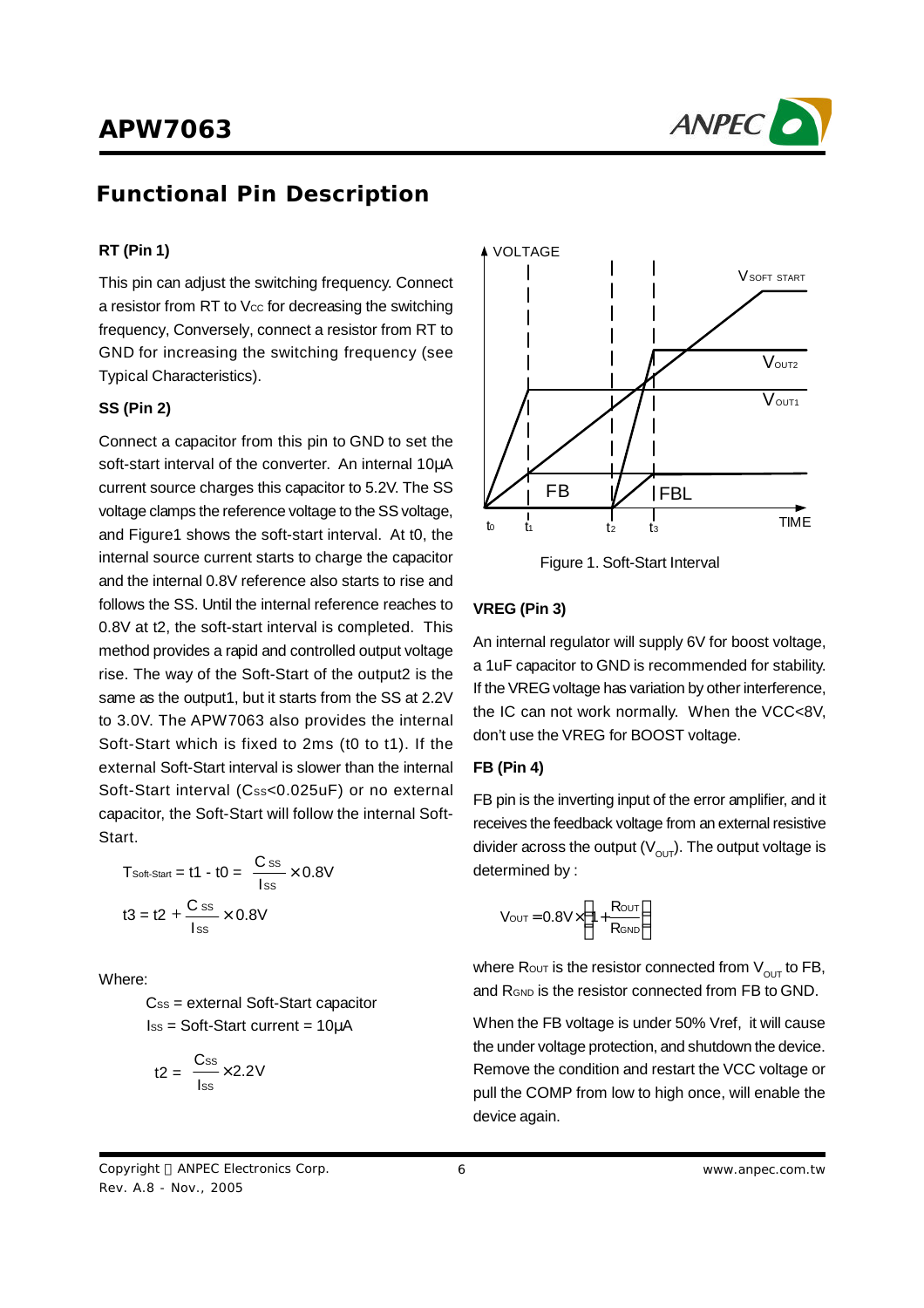

# **Functional Pin Description (Cont.)**

## **COMP (Pin 5)**

This pin is the output of the error amplifier. Add an external resistor and capacitor network to provide the loop compensation for the PWM converter (see Application Information).

Pull this pin below 0.4V will shutdown the controller, forcing the UGATE and LGATE signals to be 0V. A soft start cycle will be initiated upon the release of this pin.

## **GND (Pin 6)**

Signal ground for the IC.

## **PHASE (Pin 7)**

A resistor ( $\mathsf{R}_{\text{OCSET}}$ ) is connected between this pin and the drain of the low-side MOSFET will determine the over current limit. An internally generated 250uA current source will flow through this resistor, creating a voltage drop. This voltage will be compared with the voltage across the low-side MOSFET. The threshold of the over current limit is therefore given by :

$$
R_{\text{OCSET}} = \frac{I_{\text{LIMIT}} \times R_{\text{DS(ON)}}}{250 \text{uA}}
$$

An over current condition will cycle the soft start function until the over current condition is removed. Because of the comparator delay time, so the on time of the low-side MOSFET must be longer than 800ns to have the over current protection work.

## **UGATE (Pin 8)**

This pin provides gate drive for the high-side MOSFET.

## **BOOT (Pin 9)**

This pin provides the supply voltage to the high side MOSFET driver. For driving logic level N-channel MOSEFT, a bootstrap circuit can be use to create a suitable driver's supply.

## **PGND (Pin 10)**

Power ground for the gate diver. Connect the lower MOSFET source to this pin.

## **LGATE (Pin 11)**

This pin provides the gate drive signal for the low side MOSFET.

## **VCC (Pin 12)**

This pin provides a supply voltage for the device, when VCC is above the rising threshold 4.2V, It turns on the device is turned on, and conversely, VCC is below the falling threshold 3.9V, the device is turned off. A 1uF decoupling capacitor to GND is recommended.

## **DRIVE (Pin 13)**

Connect this pin to the gate of an external N-channel MOSFET transistor. This pin provides the gate voltage for the linear regulator pass transistor. It also provides a means of compensating the linear controller for applications where the user needs to optimize the regulator transient response.

## **FBL (Pin 14)**

Connect this pin to the output of the linear regulator via a proper sized resistor divider. The voltage at this pin is regulated to 0.8V and the output voltage is determined using the following formula :

$$
V_{\text{OUT}} = 0.8V \times \left(1 + \frac{R_{\text{OUT}}}{R_{\text{GND}}}\right)
$$

where  $\mathsf{R}_{\mathsf{OUT}}$  is the resistor connected from  $\mathsf{V}_{\mathsf{OUT}}$  to FBL, and  $\mathsf{R}_{\mathsf{GND}}$  is the resistor connected from FBL to GND.

This pin also monitores the under-voltage events, if the linear regulator is not used, tie the FBL to VREG.

Copyright © ANPEC Electronics Corp. Rev. A.8 - Nov., 2005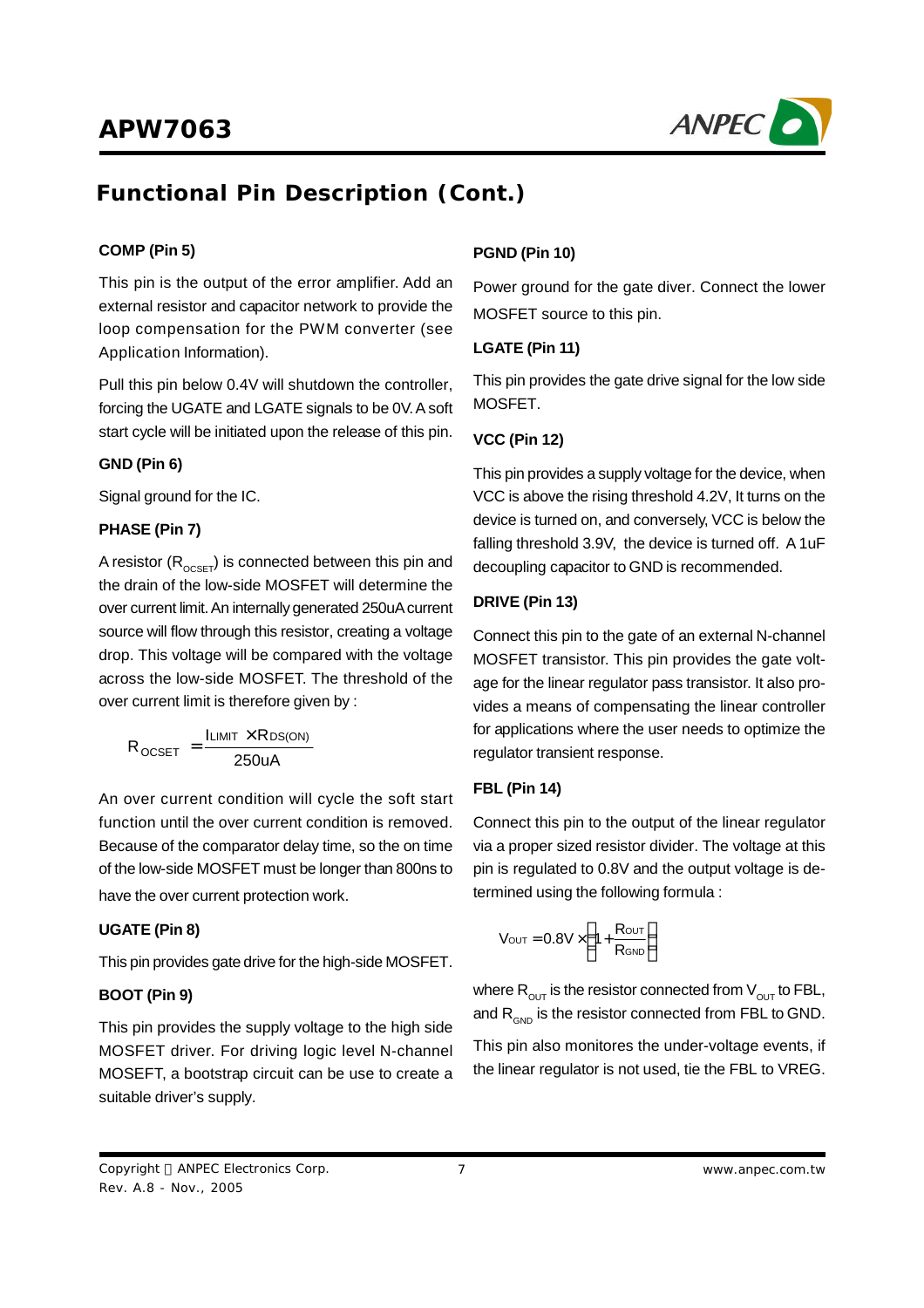

# **Typical Characteristics**





PowerDown

Time (10ms/div) Time (10ms/div)



## Enable (COMP is left open) Shutdown (COMP is pulled to GND)

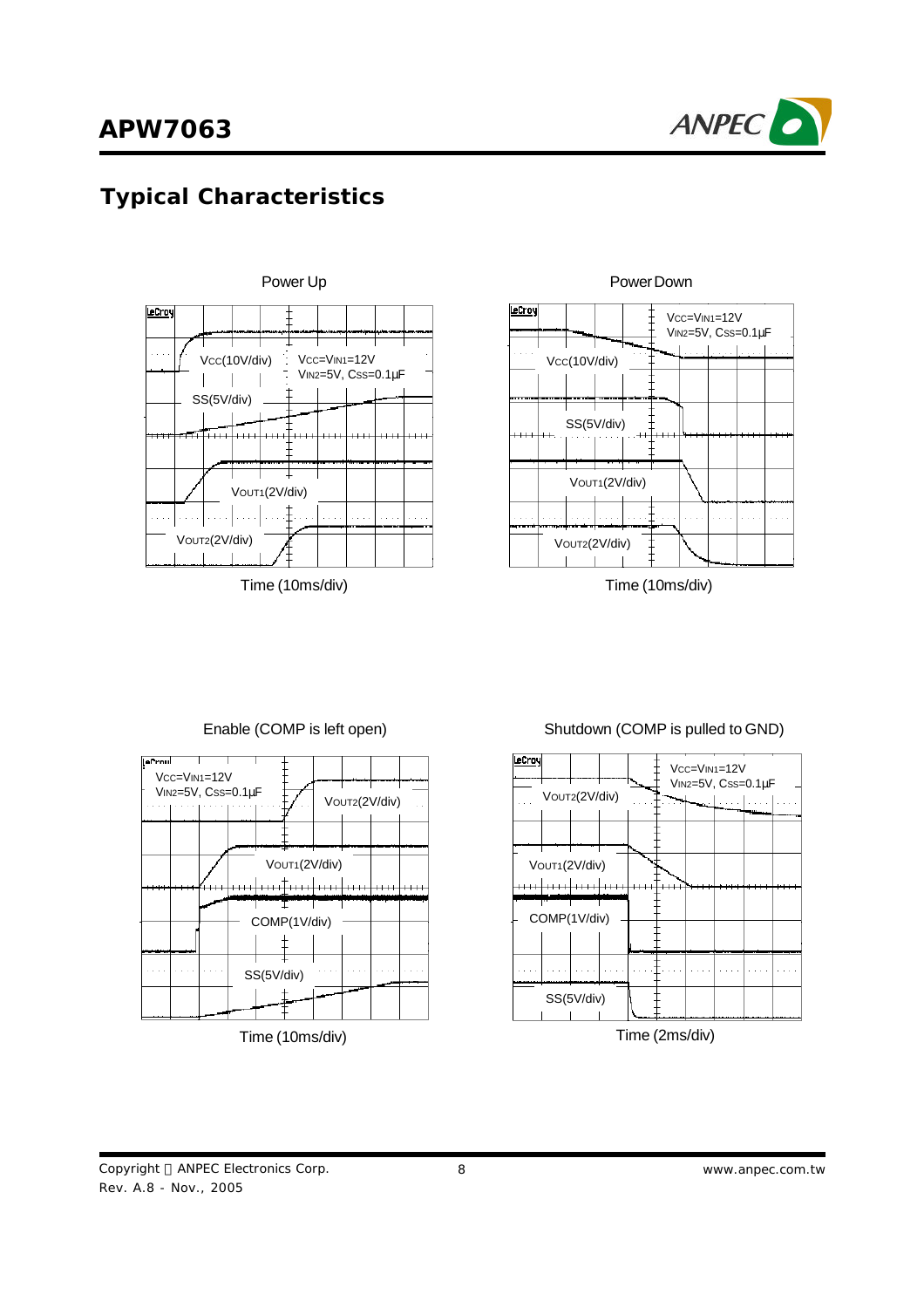



Time (50ns/div) Time (50ns/div)







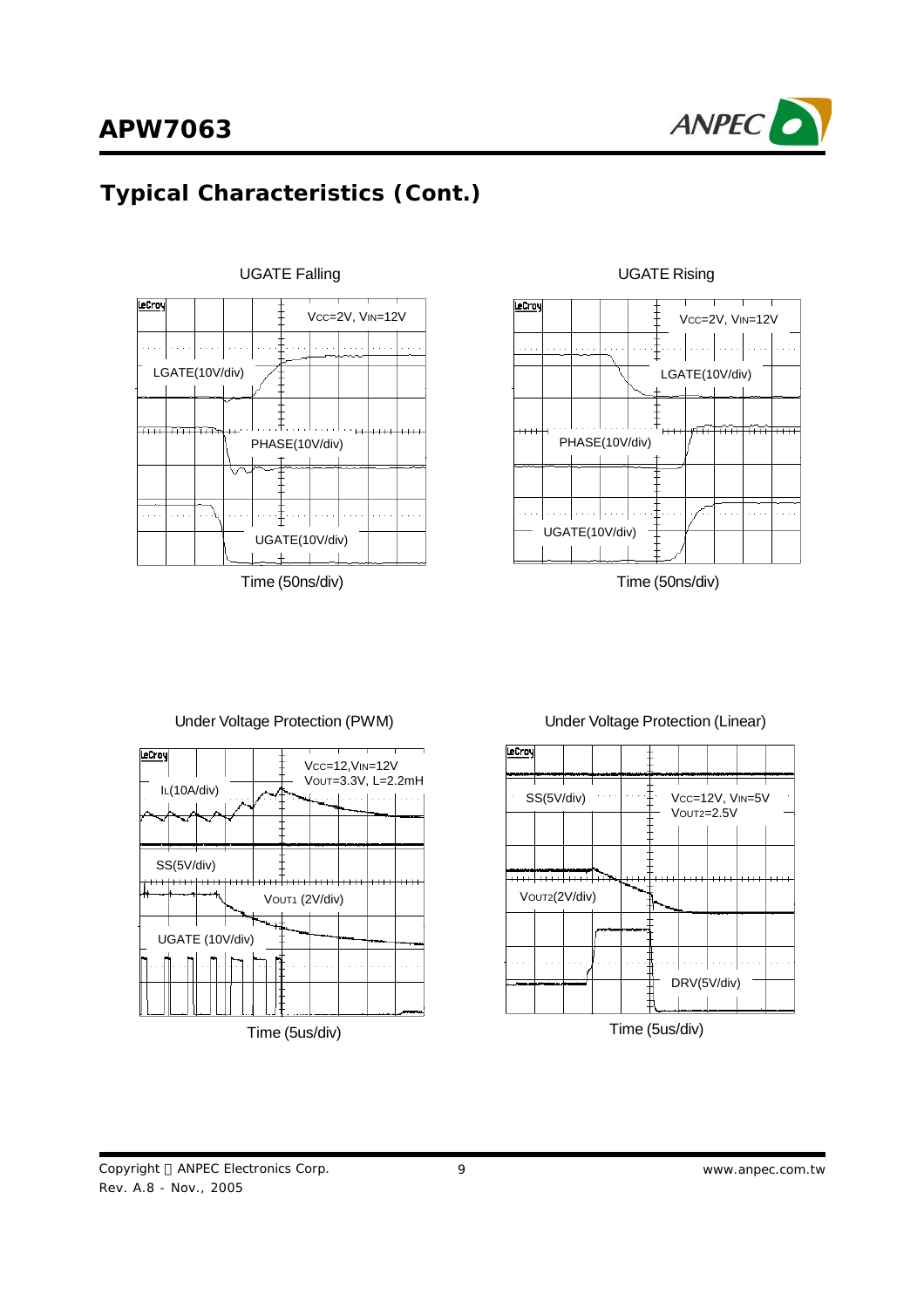







## UGATE Source Current vs. UGATE Voltage

Copyright © ANPEC Electronics Corp. Rev. A.8 - Nov., 2005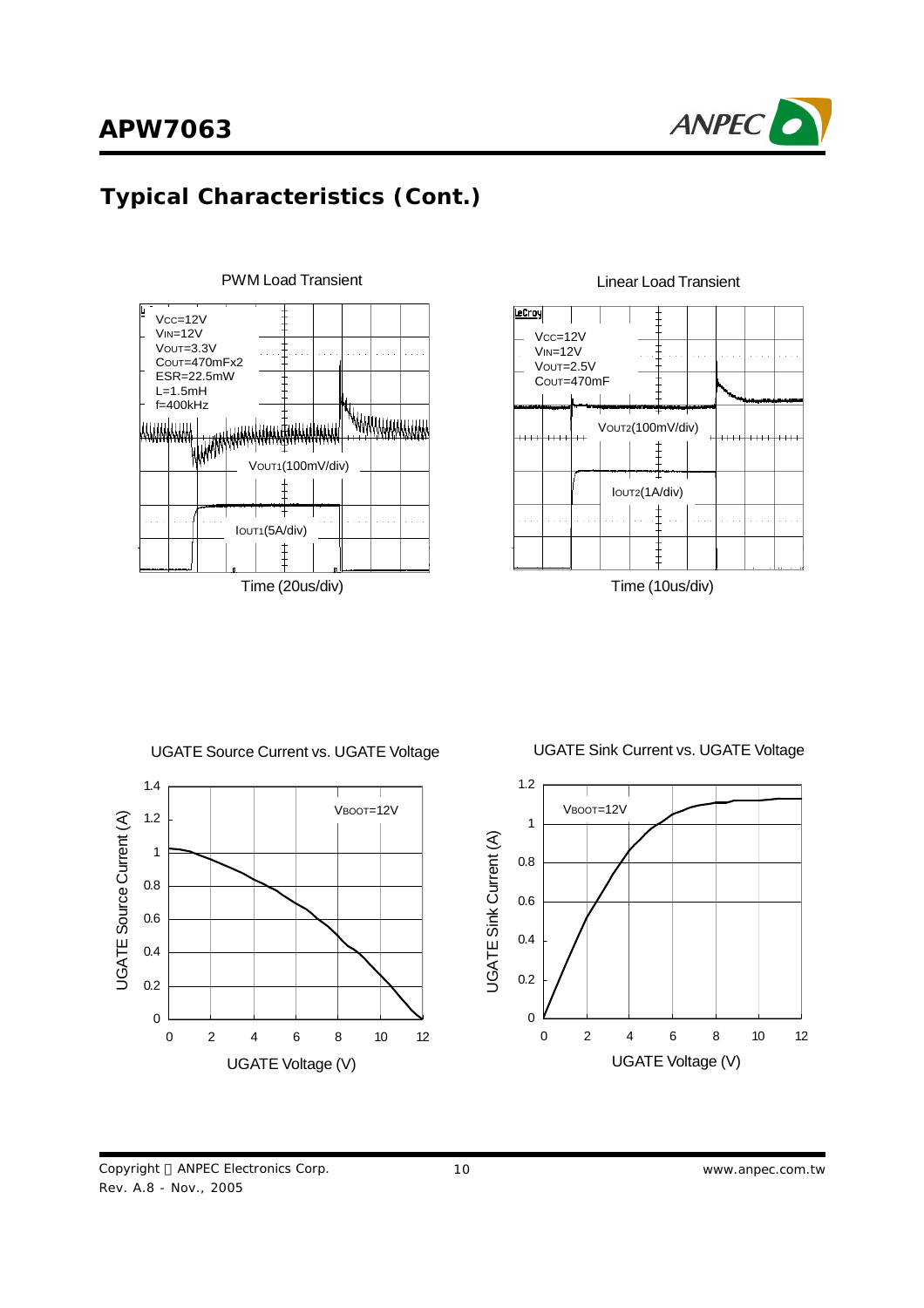





Over Current Protection

VCC=12V,VIN=12V, VOUT=2.5V, ROCSET=1kW RDS(ON)=16mW, L=2.2mH, IOUT=15A



Switching Frequence vs. RT Resistance

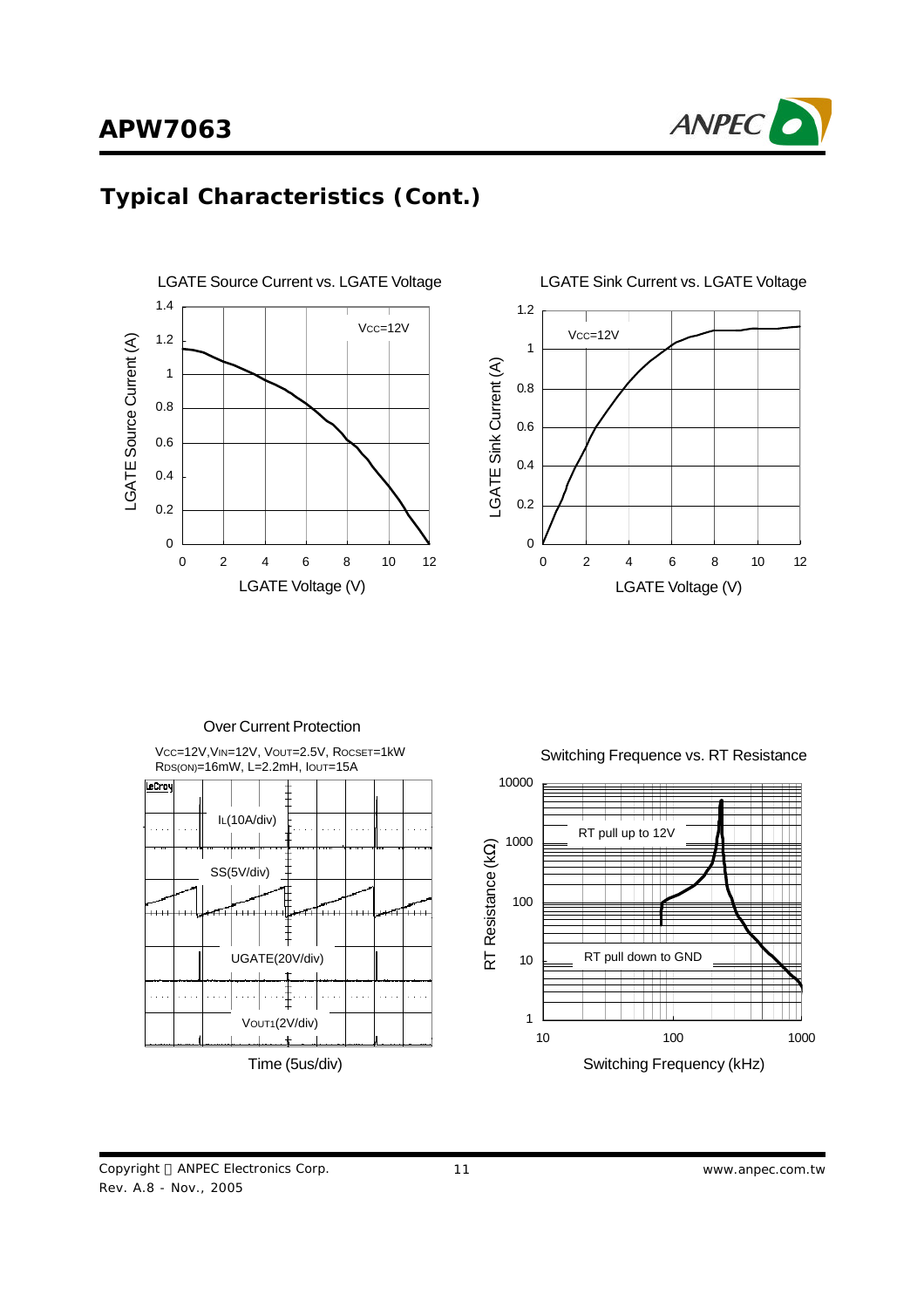





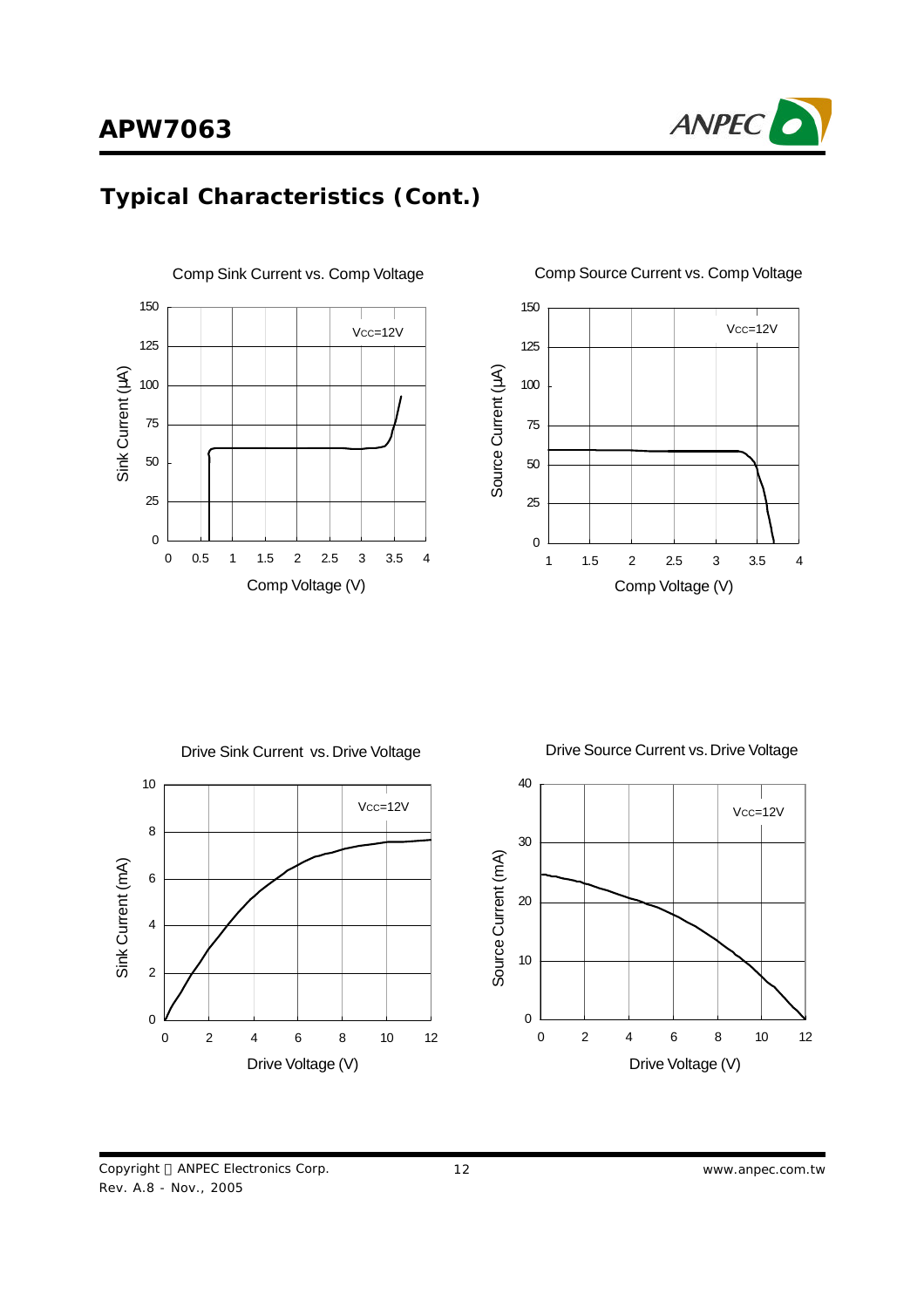







Copyright © ANPEC Electronics Corp. Rev. A.8 - Nov., 2005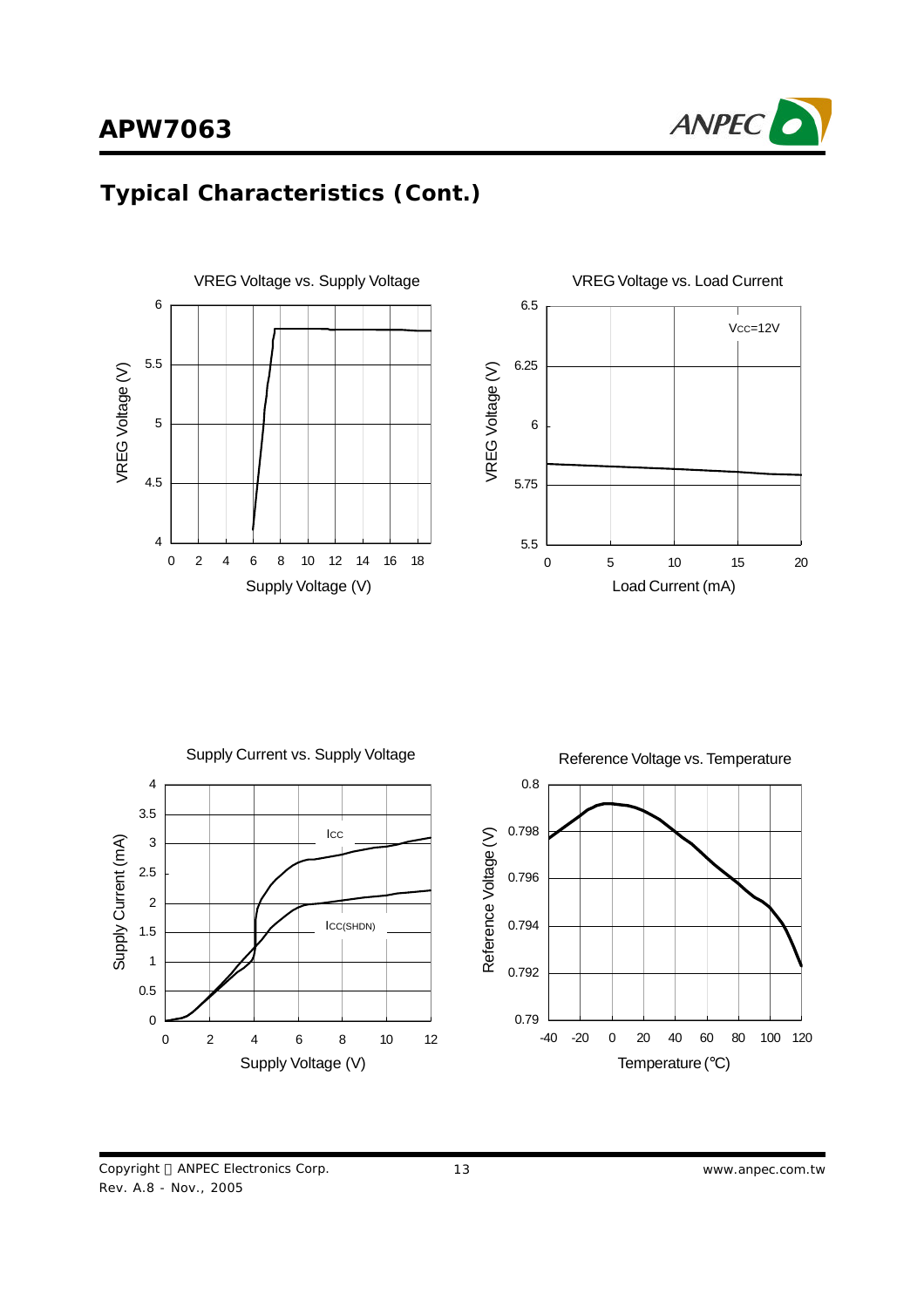

## **Application Information**

## **Component Selection Guidelines**

#### **Output Capacitor Selection**

The selection of  $\mathtt{C_{\mathrm{out}}}$  is determined by the required effective series resistance (ESR) and voltage rating rather than the actual capacitance requirement. Therefore select high performance low ESR capacitors that are intended for switching regulator applications. In some applications, multiple capacitors have to be paralled to achieve the desired ESR value. If tantalum capacitors are used, make sure they are surge tested by the manufactures. If in doubt, consult the capacitors manufacturer.

#### **Input Capacitor Selection**

The input capacitor is chosen based on the voltage rating and the RMS current rating. For reliable operation, select the capacitor voltage rating to be at least 1.3 times higher than the maximum input voltage. The maximum RMS current rating requirement is approximately  $I_{\text{OUT}}/2$  , where  $I_{\text{OUT}}$  is the load current. During power up, the input capacitors have to handle large amount of surge current. If tantalum capacitors are used, make sure they are surge tested by the manufactures. If in doubt, consult the capacitors manufacturer.

For high frequency decoupling, a ceramic capacitor between 0.1uF to 1uF can be connected between  $V_{cc}$ and ground pin.

#### **Inductor Selection**

The inductance of the inductor is determined by the output voltage requirement. The larger the inductance, the lower the inductor's current ripple. This will translate into lower output ripple voltage. The ripple current and ripple voltage can be approximated by:

$$
I_{RIPPLE} = \frac{V_{IN} - V_{OUT}}{Fs \times L} \times \frac{V_{OUT}}{V_{IN}}
$$

where Fs is the switching frequency of the regulator.

$$
\Delta V_{\text{OUT}} = I_{\text{RIPPLE}} \times \text{ESR}
$$

Copyright © ANPEC Electronics Corp. Rev. A.8 - Nov., 2005

There is a tradeoff exists between the inductor's ripple current and the regulator load transient response time A smaller inductor will give the regulator a faster load transient response at the expense of higher ripple current and vice versa. The maximum ripple current occurs at the maximum input voltage. Agood starting point is to choose the ripple current to be approximately 30% of the maximum output current.

Once the inductance value has been chosen, select an inductor that is capable of carrying the required peak current without going into saturation. In some type of inductors, especially core that is make of ferrite, the ripple current will increase abruptly when it saturates. This will result in a larger output ripple voltage.

#### **Compensation**

The output LC filter of a step down converter introduces a double pole, which contributes with –40dB/decade gain slope and 180 degrees phase shift in the control loop. A compensation network between COMP pin and ground should be added. The simplest loop compensation network is shown in Fig. 5.

The output LC filter consists of the output inductor and output capacitors. The transfer function of the LC filter is given by:

$$
GAIN_{LC} = \frac{1 + s \times ESR \times C_{OUT}}{s^2 \times L \times C_{OUT} + s \times ESR \times C_{OUT} + 1}
$$

The poles and zero of this transfer function are:

$$
F_{LC} = \frac{1}{2 \times \pi \times \sqrt{L \times CovT}}
$$

$$
F_{ESR} = \frac{1}{2 \times \pi \times ESR \times CovT}
$$

The  $F_{LC}$  is the double poles of the LC filter, and  $F_{ESR}$  is the zero introduced by the ESR of the output capacitor.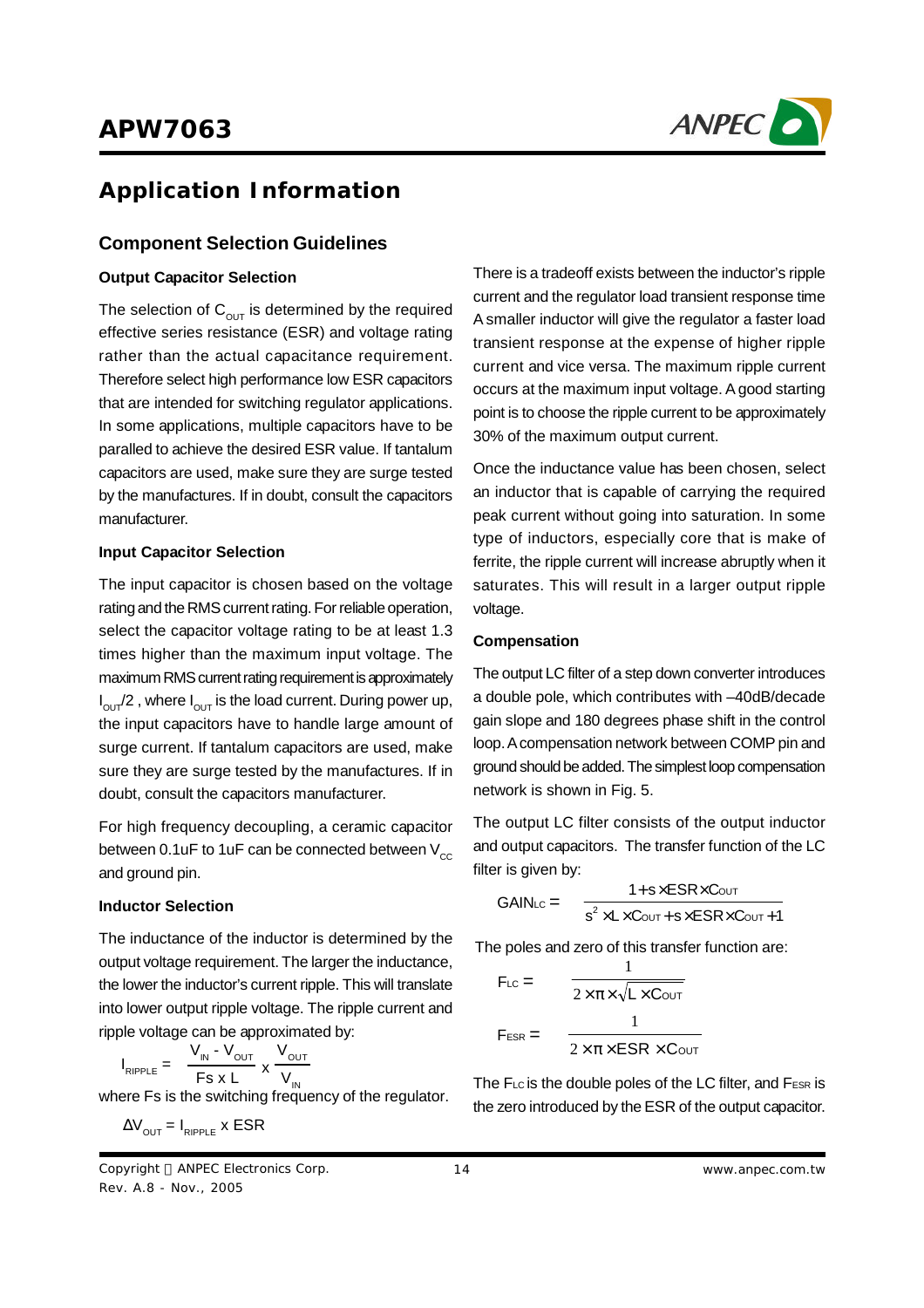

## **Application Information (Cont.)**

#### **Compensation (Cont.)**





The PWM modulator is shown in Figure. 4. The input is the output of the error amplifier and the output is the PHASE node. The transfer function of the PWM modulator is given by:



Figure 4. The PWM Modulator

Copyright © ANPEC Electronics Corp. Rev. A.8 - Nov., 2005

The compensation circuit is shown in Figure 5. R3 and C1 introduce a zero and C2 introduces a pole to reduce the switching noise. The transfer function of error amplifier is given by:

$$
GAIN_{AMP} = gm \times Zo = gm \times \left[ \left( R3 + \frac{1}{sC1} \right) / \frac{1}{sC2} \right]
$$

$$
= gm \times \frac{\left( s + \frac{1}{R3 \times C1} \right)}{s \times \left( s + \frac{C1 + C2}{R3 \times C1 \times C2} \right) \times C2}
$$

The pole and zero of the compensation network are:





The closed loop gain of the converter can be written as:  $R^2$ 

$$
GAIN_{LC} \times GAIN_{FWM} \times \frac{R2}{R1 + R2} \times GAIN_{AMP}
$$

Figure 6 shows the converter gain and the following guidelines will help to design the compensation network.

- 1. Select the desired zero crossover frequency Fo:
	- $(1/5 \sim 1/10)$  x Fs >Fo>Fz

Use the following equation to calculate R3: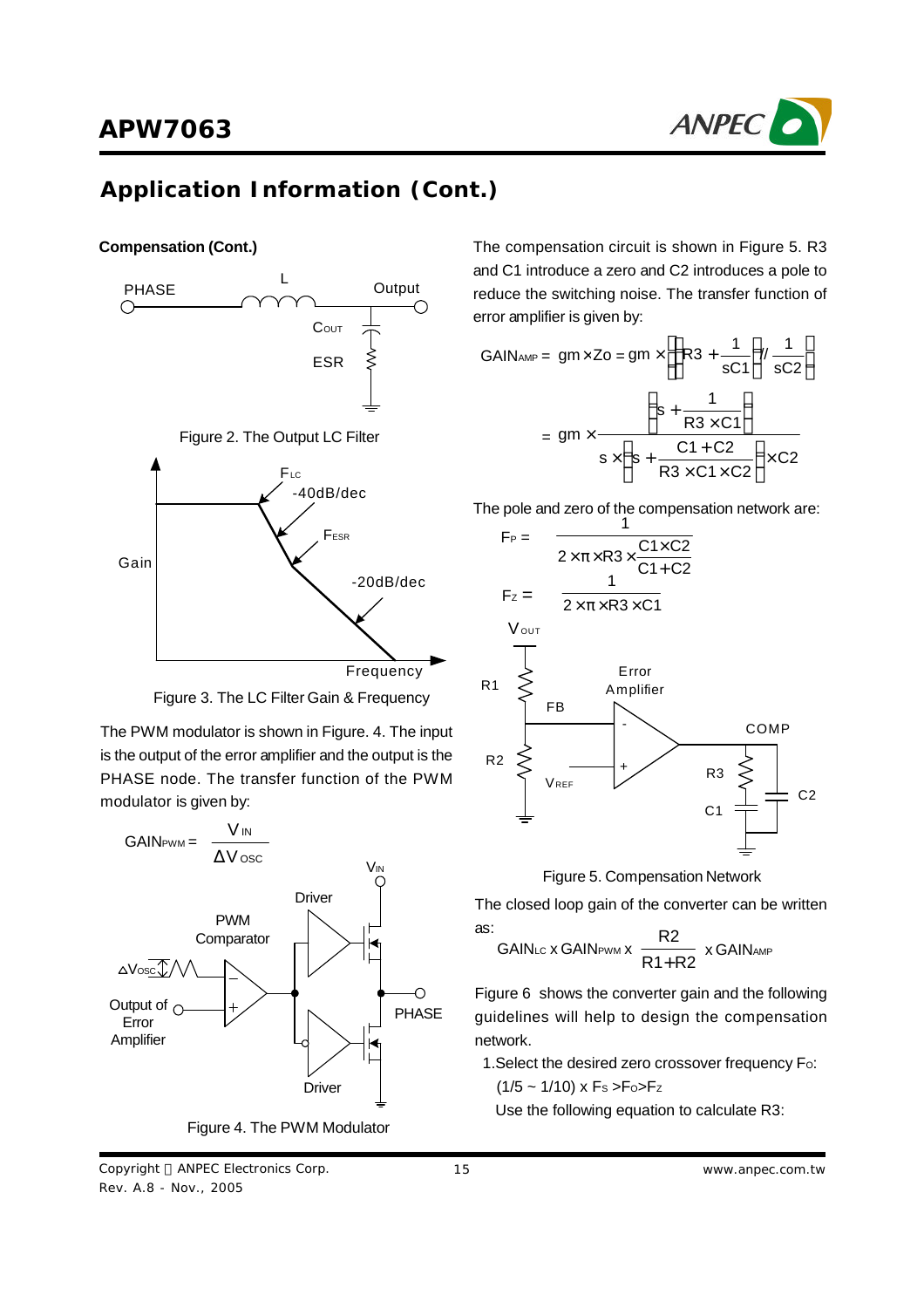

# **Application Information (Cont.)**

#### **Compensation (Cont.)**

$$
R3 = \frac{\Delta V_{\text{osc}}}{V_{\text{IN}}} \times \frac{F_{\text{ESR}}}{F_{\text{LC}}} \times \frac{R1 + R2}{R2} \times \frac{F_{\text{O}}}{gm}
$$

Where:

gm = 900uA/V

2 <sup>2</sup> .Place the zero F<sup>Z</sup> before the LC filter double poles F<sub>LC</sub>:

 $Fz = 0.75$  x  $F_{LC}$ 

Calculate the C1 by the equation:

$$
C1 = \frac{1}{2 \times \pi \times R1 \times 0.75 \times F_{LC}}
$$

3. Set the pole at the half the switching frequency:  $F_P = 0.5xFs$ 

Calculate the C2 by the equation:



Figure 6. Converter Gain & Frequency

## **MOSFET Selection**

The selection of the N-channel power MOSFETs are determined by the R<sub>DS(ON)</sub>, reverse transfer capacitance  $\left( \mathsf{C}_{\mathsf{RSS}} \right)$  and maximum output current requirement.The

losses in the MOSFETs have two components: conduction loss and transition loss. For the upper and lower MOSFET, the losses are approximately given by the following :

$$
P_{\text{UPPER}} = I_{\text{out}_2} (1 + TC)(R_{\text{DS(ON)}})D + (0.5)(I_{\text{out}})(V_{\text{IN}})(t_{\text{sw}})F_{\text{S}}
$$

$$
P_{\text{LOWER}} = I_{\text{out}_2} (1 + TC)(R_{\text{DS(ON)}})(1 - D)
$$

where  $\boldsymbol{\mathsf{I}}_{\mathsf{OUT}}$  is the load current

TC is the temperature dependency of  $R_{DS(ON)}$  $\mathsf{F}_\mathsf{s}$  is the switching frequency t<sub>sw</sub> is the switching interval D is the duty cycle

Note that both MOSFETs have conduction losses while the upper MOSFET include an additional transition loss. The switching internal,  $\mathfrak{t}_{\mathrm{sw}}$ , is a function of the reverse transfer capacitance C<sub>RSS</sub>. Figure 7 illustrates the switching waveform internal of the MOSFET.

The  $(1+TC)$  term is to factor in the temperature dependency of the  $\mathsf{R}_{\mathsf{DS}(\mathsf{ON})}$  and can be extracted from the " $\mathsf{R}_{\mathsf{DS}(\mathsf{ON})}$  vs Temperature" curve of the power MOSFET.

## **Linear Regulator Input/Output Capacitor Selection**

The input capacitor is chosen based on its voltage rating. Under load transient condition, the input capacitor will momentarily supply the required transient current. A 1uF ceramic capacitor will be sufficient inmost applications.

The output capacitor for the linear regulator is chosen to minimize any droop during load transient condition. In addition, the capacitor is chosen based on its voltage rating.

## **Linear Regulator MOSFET Selection**

The maximum DRIVE voltage is determined by the Vcc. Since this pin drives an external N-channel MOSFET, therefore the maximum output voltage of the linear regulator is dependent upon the VGS.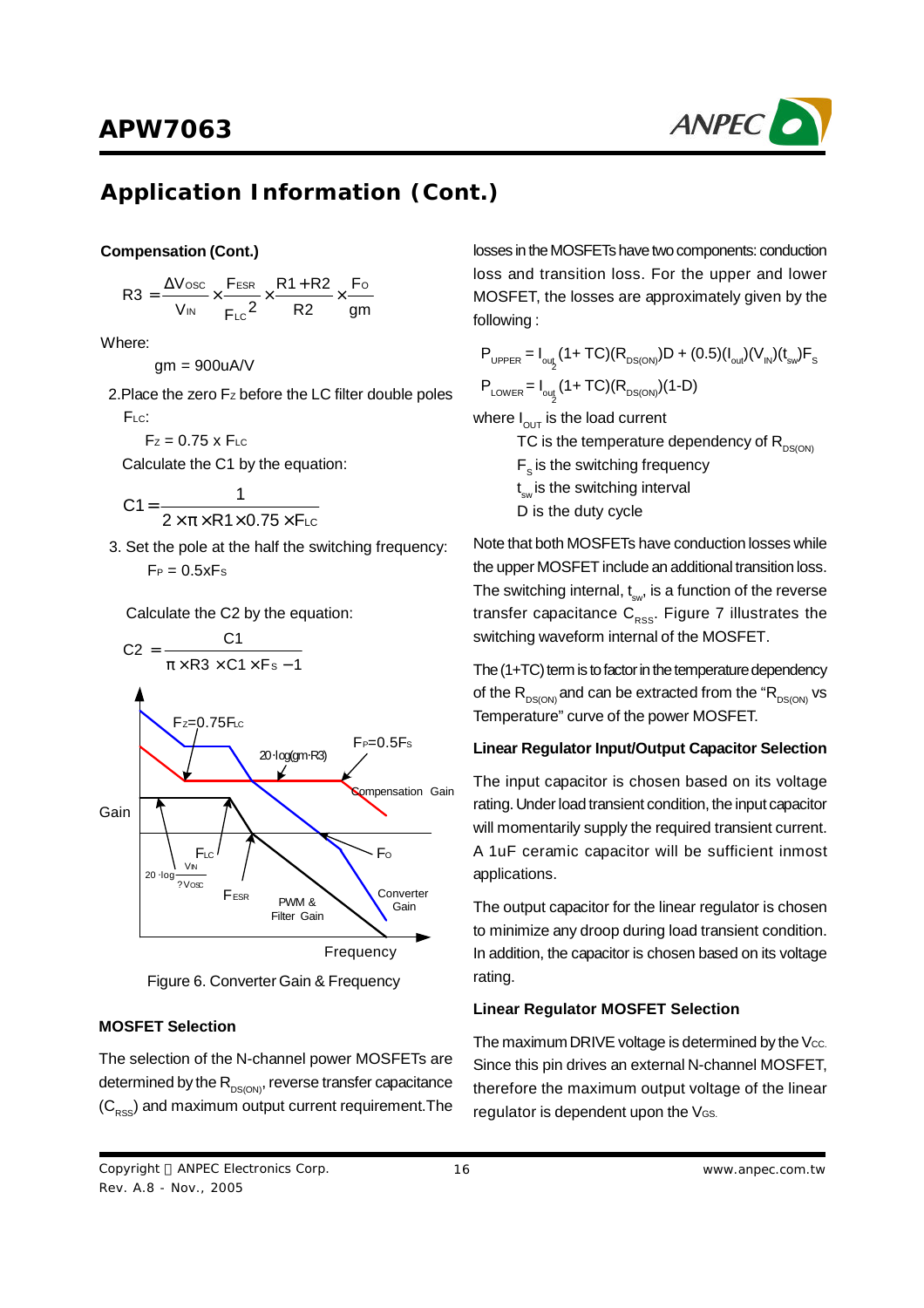

# **Application Information (Cont.)**

## **MOSFET Selection (Cont.)**

 $V$ OUT2MAX =  $V_{CC}$ -  $V_{GS}$ 

Another criteria is its efficiency of heat removal. The power dissipated by the MOSFET is given by:

Pdiss = lout \* ( $V_{IN}$  -  $V_{OUT2}$ )

where Iout is the maximum load current

 $\rm V_{\rm out2}$  is the nominal output voltage

In some applications, heatsink maybe required to help maintain the junction temperature of the MOSFET below its maximum rating.

#### **Layout Considerations**

In high power switching regulator, a correct layout is important to ensure proper operation of the regulator. In general, interconnecting impedances should be minimized by using short, wide printed circuit traces. Signal and power grounds are to be kept separate and finally combined using ground plane construction or single point grounding. Figure 8 illustrates the layout, with bold lines indicating high current paths. Components along the bold lines should be placed close together. Below is a checklist for your layout:

- **·** Keep the switching nodes (UGATE, LGATE and PHASE) away from sensitive small signal nodes since these nodes are fast moving signals. Therefore keep traces to these nodes as short as possible.
- The ground return of C<sub>IN</sub> must return to the combine  $\textsf{C}_{_\textsf{OUT}}$  (-) terminal.
- Capacitor C<sub>BOOT</sub> should be connected as close to the BOOT and PHASE pins as possible.



Figure 7. Switching waveform across MOSFET



Figure 8. Recommended Layout Diagram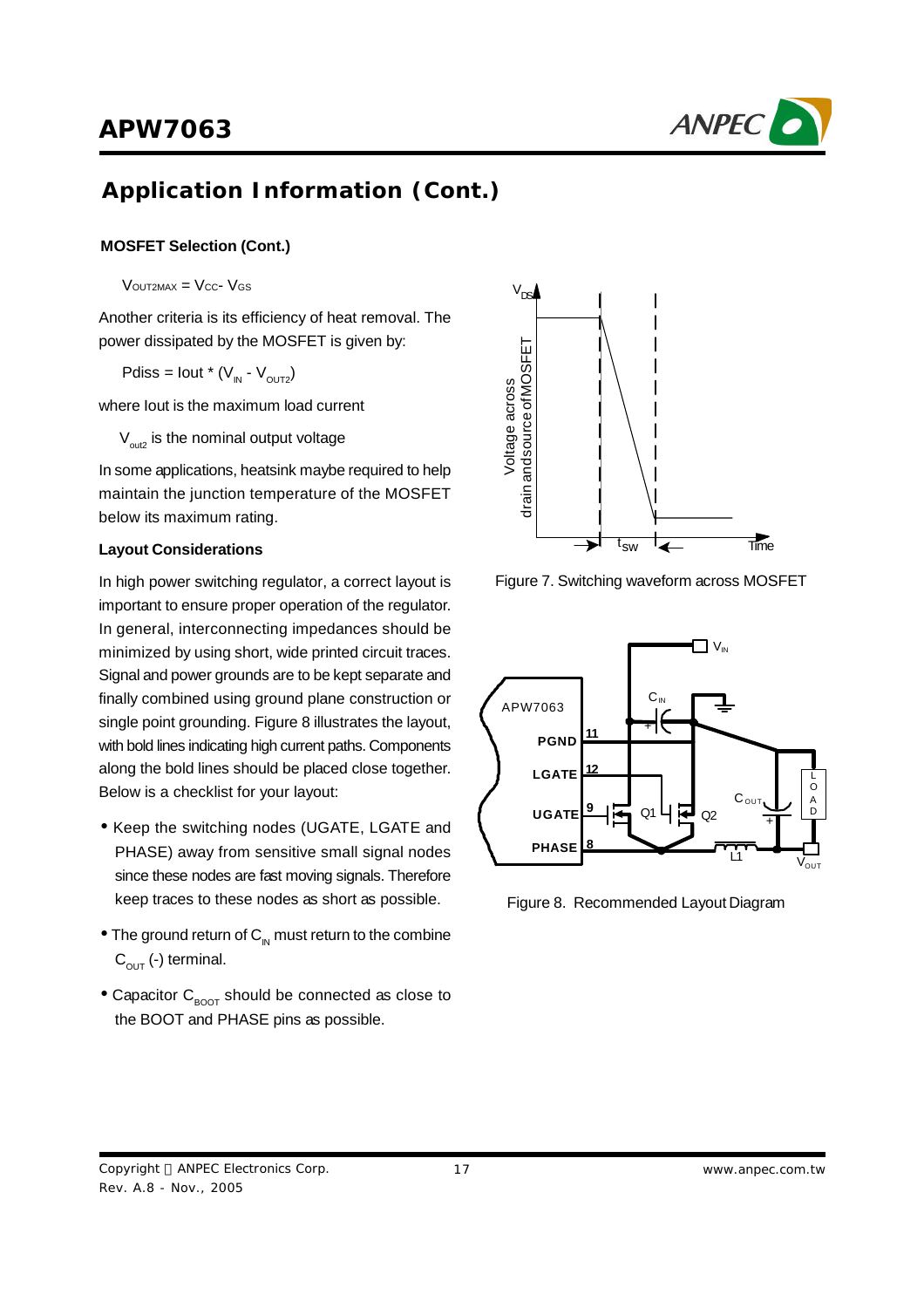# **APW7063**



# **Package Information**

SOP – 14 (150mil)



| <b>Dim</b>       | <b>Millimeters</b> |             | <b>Inches</b> |           |
|------------------|--------------------|-------------|---------------|-----------|
|                  | Min.               | Max.        | Min.          | Max.      |
| A                | 1.477              | 1.732       | 0.058         | 0.068     |
| A <sub>1</sub>   | 0.102              | 0.255       | 0.004         | 0.010     |
| В                | 0.331              | 0.509       | 0.013         | 0.020     |
| C                | 0.191              | 0.2496      | 0.0075        | 0.0098    |
| D                | 8.558              | 8.762       | 0.336         | 0.344     |
| E                | 3.82               | 3.999       | 0.150         | 0.157     |
| e                | 1.274              |             | 0.050         |           |
| н                | 5.808              | 6.215       | 0.228         | 0.244     |
|                  | 0.382              | 1.274       | 0.015         | 0.050     |
| $\theta^{\circ}$ | $0^{\circ}$        | $8^{\circ}$ | $0^{\circ}$   | $8^\circ$ |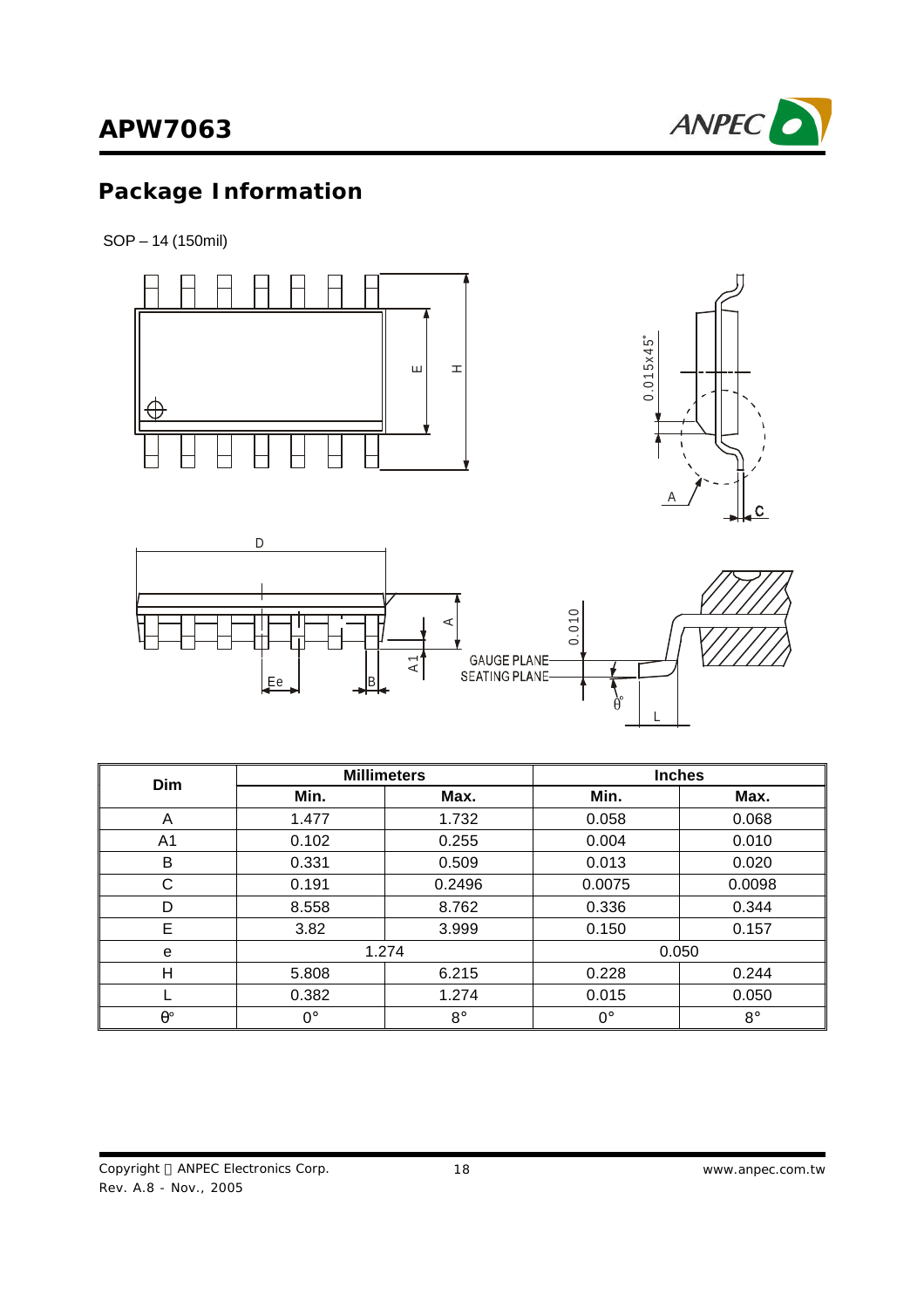

# **Physical Specifications**

| Terminal Material  | Solder-Plated Copper (Solder Material: 90/10 or 63/37 SnPb), 100%Sn |
|--------------------|---------------------------------------------------------------------|
| Lead Solderability | Meets EIA Specification RSI86-91, ANSI/J-STD-002 Category 3.        |

## **Reflow Condition (IR/Convection or VPR Reflow)**



## **Classification Reflow Profiles**

| <b>Profile Feature</b>                                                                        | <b>Sn-Pb Eutectic Assembly</b>                       | <b>Pb-Free Assembly</b>                              |
|-----------------------------------------------------------------------------------------------|------------------------------------------------------|------------------------------------------------------|
| Average ramp-up rate<br>$(T_L$ to $T_P$ )                                                     | $3^{\circ}$ C/second max.                            | $3^{\circ}$ C/second max.                            |
| Preheat<br>- Temperature Min (Tsmin)<br>- Temperature Max (Tsmax)<br>- Time (min to max) (ts) | $100^{\circ}$ C<br>$150^{\circ}$ C<br>60-120 seconds | $150^{\circ}$ C<br>$200^{\circ}$ C<br>60-180 seconds |
| Time maintained above:<br>- Temperature $(T_L)$<br>- Time $(ti)$                              | $183^\circ C$<br>60-150 seconds                      | $217^{\circ}$ C<br>60-150 seconds                    |
| Peak/Classificatioon Temperature (Tp)                                                         | See table 1                                          | See table 2                                          |
| Time within $5^{\circ}$ C of actual<br>Peak Temperature (tp)                                  | 10-30 seconds                                        | 20-40 seconds                                        |
| Ramp-down Rate                                                                                | $6^{\circ}$ C/second max.                            | $6^{\circ}$ C/second max.                            |
| Time 25°C to Peak Temperature                                                                 | 6 minutes max.                                       | 8 minutes max.                                       |
| Notes: All temperatures refer to topside of the package . Measured on the body surface.       |                                                      |                                                      |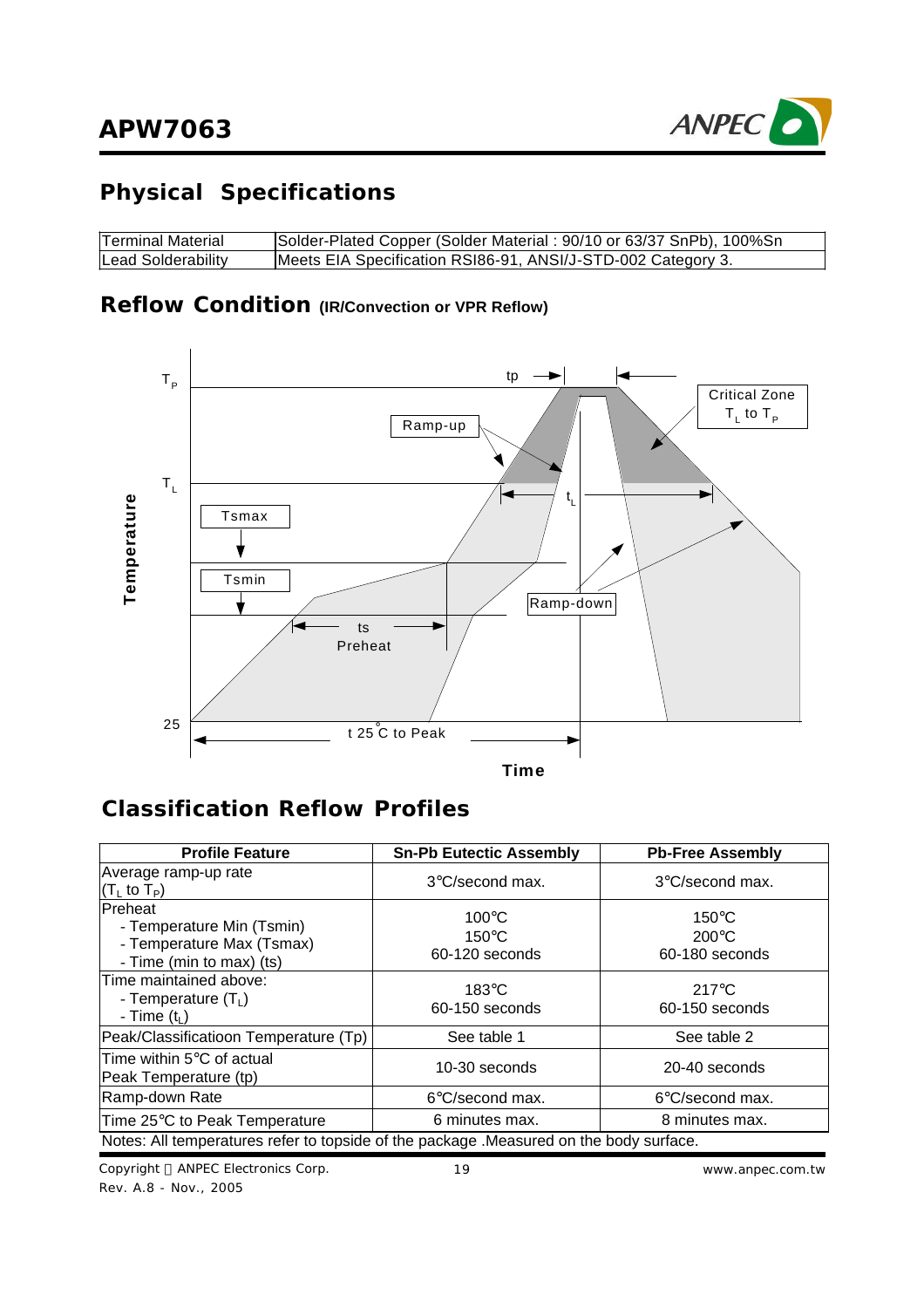

# **Classification Reflow Profiles(Cont.)**

| Table 1. SnPb Entectic Process - Package Peak Reflow Temperatures |
|-------------------------------------------------------------------|
|-------------------------------------------------------------------|

| <b>Package Thickness</b> | Volume mm <sup>3</sup><br><350 | Volume mm <sup>3</sup><br>3350 |
|--------------------------|--------------------------------|--------------------------------|
| $<$ 2.5 mm               | $240 + 0/-5$ °C                | $225 + 0/-5$ °C                |
| $\geq$ 2.5 mm            | $225 + 0/-5$ °C                | $225 + 0/-5$ °C                |

Table 2. Pb-free Process – Package Classification Reflow Temperatures

| <b>Package Thickness</b>                                                                                                                                                                                                                 | Volume mm <sup>3</sup> | Volume mm <sup>3</sup> | Volume mm <sup>3</sup> |  |  |  |
|------------------------------------------------------------------------------------------------------------------------------------------------------------------------------------------------------------------------------------------|------------------------|------------------------|------------------------|--|--|--|
|                                                                                                                                                                                                                                          | $350$                  | 350-2000               | >2000                  |  |  |  |
| $<$ 1.6 mm                                                                                                                                                                                                                               | $260 + 0^{\circ}C^{*}$ | $260 + 0^{\circ}C^{*}$ | $260 + 0^{\circ}C^{*}$ |  |  |  |
| $1.6$ mm $- 2.5$ mm                                                                                                                                                                                                                      | $260 + 0^{\circ}C^{*}$ | $250 + 0^{\circ}C^{*}$ | $245 + 0$ °C*          |  |  |  |
| $\geq$ 2.5 mm                                                                                                                                                                                                                            | $250 + 0^{\circ}C^*$   | $245 + 0$ °C*          | $245 + 0$ °C*          |  |  |  |
| *Tolerance: The device manufacturer/supplier shall assure process compatibility up to and including the<br>stated classification temperature (this means Peak reflow temperature +0°C. For example 260°C+0°C)<br>at the rated MSL level. |                        |                        |                        |  |  |  |

# **Reliability Test Program**

| <b>Test item</b>     | <b>Method</b>        | <b>Description</b>                             |
|----------------------|----------------------|------------------------------------------------|
| <b>SOLDERABILITY</b> | IMIL-STD-883D-2003   | $1245^{\circ}$ C.5 SEC                         |
| <b>HOLT</b>          | IMIL-STD 883D-1005.7 | 1000 Hrs Bias @ 125°C                          |
| <b>IPCT</b>          | IJESD-22-B. A102     | 168 Hrs, 100% RH, 121°C                        |
| <b>TST</b>           | MIL-STD 883D-1011.9  | $-65^{\circ}$ C ~ 150 $^{\circ}$ C, 200 Cycles |

## **Carrier Tape & Reel Dimensions**